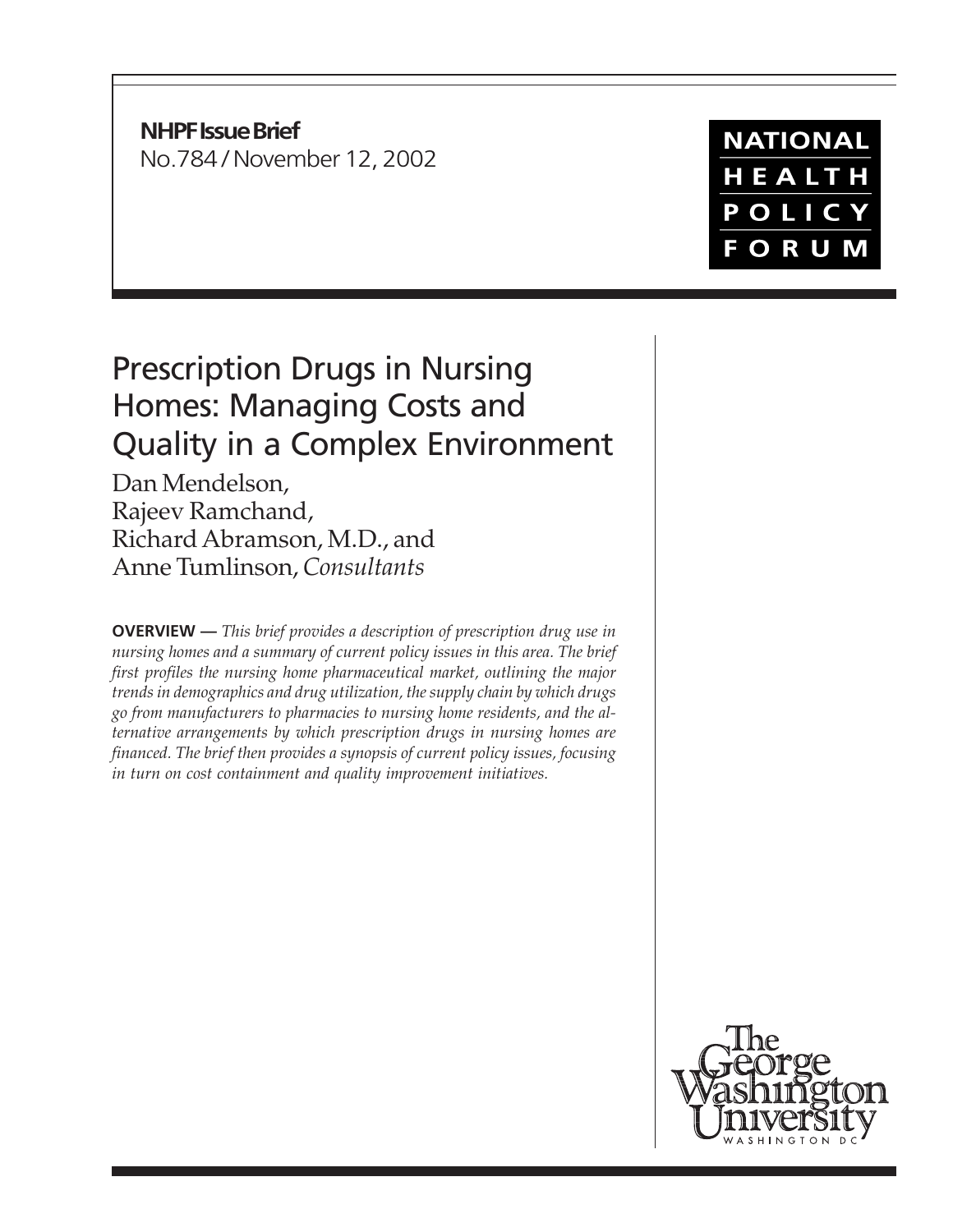# Prescription Drug Use in Nursing Homes: Managing Costs and Quality in a Complex Environment

The rise in spending on prescription drugs has emerged as a central policy issue for the Medicare and Medicaid programs. At the federal level, debate about prescription drugs has focused primarily on the addition of an outpatient prescription drug benefit to the Medicare program. At the state level, concern has been driven by double-digit increases in Medicaid drug spending. Despite the prominence of the prescription drug cost issue, however, relatively little attention has been paid thus far to the unique and important topic of pharmaceuticals prescribed to nursing home residents.

Federal consideration of nursing home pharmacy issues in the past has mainly been limited to quality and safety concerns, specifically the prevention of inappropriate sedation. For a variety of reasons, however, the management of prescription drugs in nursing homes is now poised to emerge as a critical policy issue. First, state awareness of drug spending in nursing homes has grown as budget problems have forced increasingly aggressive state Medicaid cost containment. Second, as pharmaceutical innovation continues, new and expensive medications are rapidly being developed for the elderly population. Third, clinicians are concerned about the increasing utilization of pharmaceuticals by nursing home residents and the high incidence of drug-related adverse events.

# **DRUG THERAPY IN NURSING HOMES: MAJOR TRENDS**

The United States faces a growing elderly population and an increasing level of frailty among its citizens living in long-term care facilities. The aging of the baby boom generation is predicted to propel a rise in the percentage of the population over age 75 from 5.8 percent in 1997 to 9.4 percent in 2025.<sup>1</sup> At the same time, advances in medical technology will allow sicker individuals to live longer, sometimes with inadequate housing, insufficient social supports, and/or significant nursing care requirements. While alternatives to nursing homes (such as home health and assisted living facilities) are likely to proliferate and become more important, a demand for nursing home care, if even only among the most frail, will likely grow concurrently with the growth of the elderly population.

Data from the National Nursing Home Survey indicate that, in 1997, there were an estimated 1.6 million nursing home residents living in **National Health Policy Forum** 2131 K Street NW, Suite 500 Washington DC 20037

202/872-1390 202/862-9837 [fax] nhpf@gwu.edu [e-mail] www.nhpf.org [web]

**Judith Miller Jones** *Director*

**Judith D. Moore** *Co-Director*

**Michele Black** *Publications Director*

**NHPF** is a nonpartisan education and information exchange for federal health policymakers.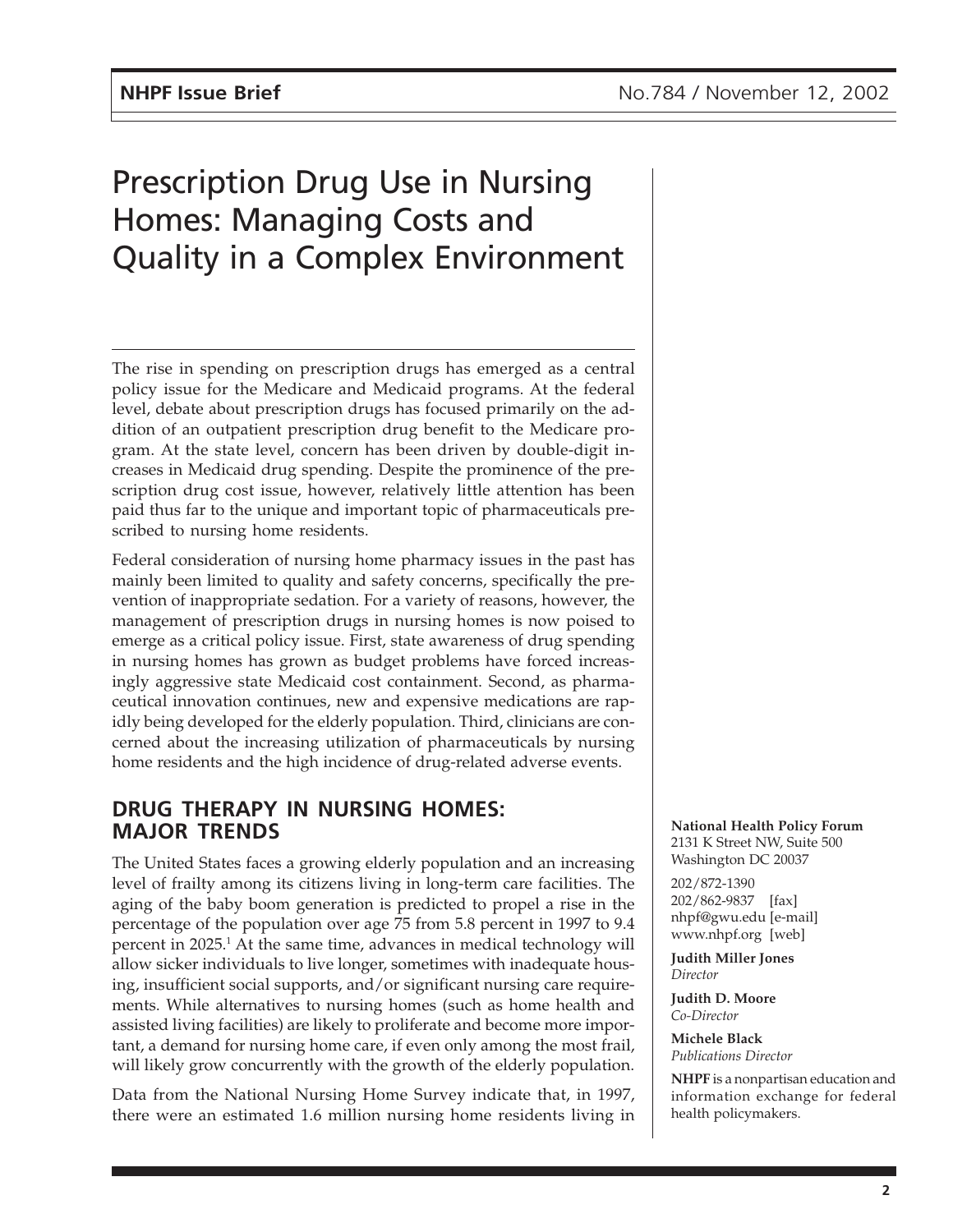approximately 17,000 nursing homes nationwide.<sup>2</sup> Of these residents,  $90.3$  percent were over age 65, and  $46.5$  percent were over age  $85.3$  Data from the Agency for Healthcare Research and Quality (AHRQ) indicate that females comprise 71.6 percent of all nursing home residents and that 83 percent of residents receive help with three or more activities of daily living, or ADLs, including bathing, dressing, toileting, transferring from a bed or chair, feeding, and mobility.<sup>4</sup>

A 2000 study of nursing facilities revealed that individual nursing home residents receive an average of 6.7 routine prescription medications per day and 2.7 additional medications on an "as needed" basis.<sup>5</sup> The most commonly prescribed medications, according to an independent survey, are gastrointestinal agents (including laxatives, enemas, and acid secretion reducers), analgesics (including acetaminophen and aspirin), cardiovascular medications (including Digoxin, diuretics, and nitrates), vitamins and supplements (including multivitamins and potassium), and psychoactive medications (including sedatives and hypnotics, antipsychotics, and antidepressants).6 This list accords with preliminary findings from the Office of the Assistant Secretary for Planning and Evaluation in the U.S. Department of Health and Human Services (DHHS), which is currently studying the use of pharmaceuticals among Medicare beneficiaries in nursing homes.7 (Medicare recipients tend to have shorter lengths of stay than the average nursing home resident.)

The number of drugs prescribed to nursing home residents has been increasing. A recent survey of pharmacists showed that routine medication orders in nursing homes increased by 14 percent from 1997 to 2000.<sup>8</sup> The percentage of nursing home residents using nine or more prescription medications per day also rose from 18 percent in 1997 to 27 percent in 2000.9 These trends have produced mixed reactions within the medical and policy communities: on the one hand, clinicians acknowledge the possible increase in quality resulting from increased use of appropriate medications; on the other, experts worry about the potential for inappropriate medication use, adverse drug reactions and interactions, and increasing drug costs.

The recent growth in nursing home drug utilization is due to a number of factors, including technologic innovation in pharmaceuticals. The last 15 years have seen the development of safer alternatives to traditional medications (for example, newer antipsychotic drugs with better side-effect profiles than traditional agents), as well as new categories of medications that fill important needs (for example, selective serotonin reuptake inhibitors for depression and statin drugs for reducing serum cholesterol). Pharmaceutical innovation and the rapid diffusion of more expensive therapeutics are likely to continue—a 2001 survey conducted by the Pharmaceutical Research and Manufacturers of America indicated that there are 261 drugs in development to treat diseases of aging (for example, Alzheimer's disease, osteoporosis, and arthritis), as well as 122 medicines for heart disease and stroke and 402 medicines for cancer.10

**Routine medication orders in nursing homes increased by 14 percent from 1997 to 2000.**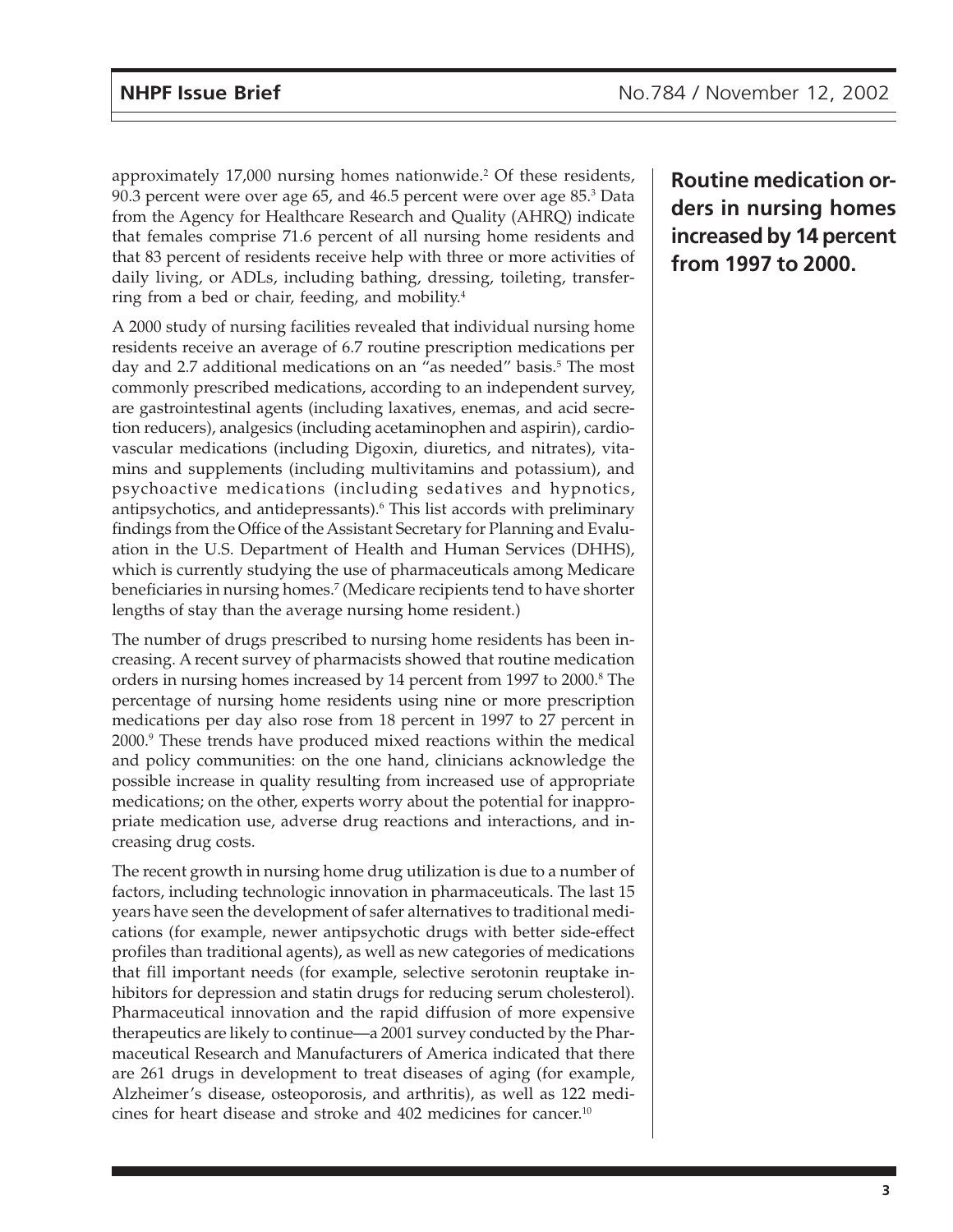## **SUPPLY OF PHARMACEUTICALS TO NURSING FACILITIES**

Nursing homes typically acquire drugs for administration to residents by means of a standard supply chain, illustrated in Figure 1. The pivotal role in this supply chain is played by pharmacies, which are involved not only in drug supply and distribution, but also in activities ranging from price negotiations to quality improvement efforts. Currently, over 80 percent of the nursing home beds in the United States are served by "institutional" pharmacies that cater specifically to nursing homes and other facilities.11 However, some nursing homes are served by independent community pharmacies or retail pharmacy chains; the nursing home market share claimed by institutional pharmacies varies from state to state.

Regardless of the type of pharmacy, federal and state laws require pharmacies that serve nursing homes to maintain extended drug control and distribution systems that exceed the standards for pharmacies dispensing only to outpatients. As pharmacies that specialize in long-term care, institutional pharmacies tend to offer additional services to support the special needs of nursing homes, including 24-hour-a-day drug delivery, maintenance of medication profiles and drug inventory systems, repackaging of drugs from bulk supplies into unit doses for controlled administration, and maintenance of emergency kits.

Five national chains provide the bulk of institutional pharmacy services to nursing homes in the United States (Table 1). Two of the nation's five national institutional pharmacy chains (NeighborCare and Kindred Pharmacy Services) are owned by larger companies (Genesis Health Ventures



**FIGURE 1 Typical Supply of Pharmaceuticals to Nursing Facilities**

*This schematic depicts general product flow; exceptions may exist.*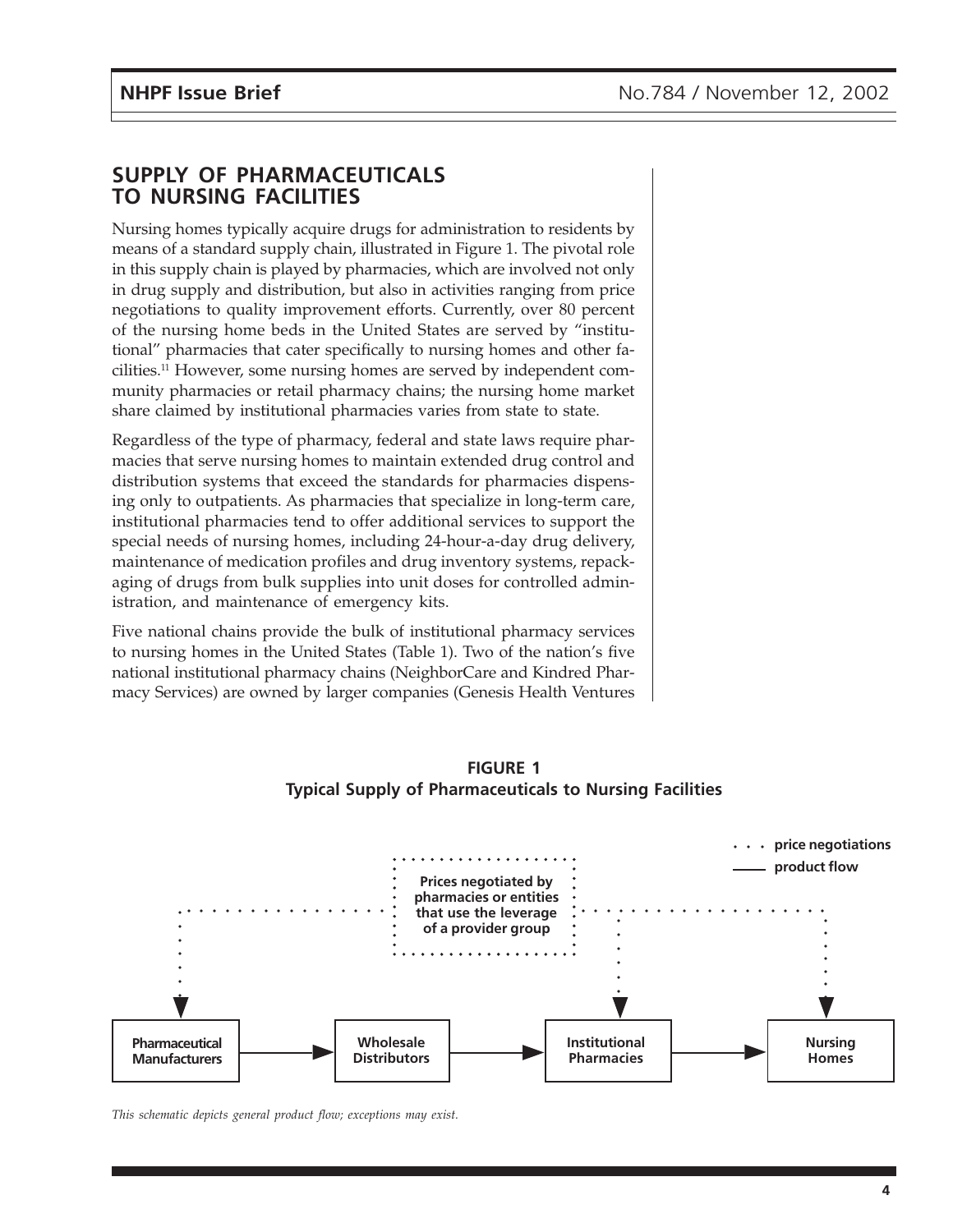and Kindred Healthcare, respectively) that also run nursing homes, and one (PharMerica) is a subsidiary of a wholesale distributor (Amerisource Bergen). The last few months have seen significant merger and acquisition activity within the industry. In July 2002, Genesis and NCS HealthCare announced that Genesis would acquire NCS and fold its operations into its NeighborCare division; in response, Omnicare launched a hostile tender offer for NCS shares. As this issue brief was being prepared, NCS had filed suit against Omnicare and was preparing shareholder proxies for the proposed NeighborCare merger.<sup>12</sup>

Federal law requires all nursing homes to contract with a consultant pharmacist, who is responsible for ensuring that resident drug use is safe and effective and that facilities are in compliance with federal and state regulatory requirements. Contrac-

#### **TABLE 1 Institutional Pharmacy Industry and 2001 Revenues**

| Company                   | 2001 Revenue<br>(in millions) | <b>Beds</b> |
|---------------------------|-------------------------------|-------------|
| Omnicare                  | \$2,159                       | 662,000     |
| PharMerica                | \$1,350                       | 300,000     |
| Genesis/NeighborCare      | \$1,100                       | 255,000     |
| NCS HealthCare            | \$626                         | 209,000     |
| Kindred Pharmacy Services | \$230                         | 56.400      |

*Source: Company annual reports.*

tual arrangements vary widely—consultant pharmacists may be independent or may be employees of either the nursing home or a pharmacy. Most institutional pharmacies offer consultant pharmacy services as part of their standard negotiations with client nursing homes. New Jersey is the only state with a conflict-of-interest provision stipulating that consultant pharmacists may not be employed by long-term care pharmacies.13

In most states, both pharmacies and nursing homes are allowed to maintain formularies, that is, lists of drugs that are either recommended or accepted for payment. If the pharmacy or nursing home is large enough, it may extract rebates from manufacturers in exchange for listing their product(s) on the formulary. Industry representatives state that therapeutic value is the most important factor in the decision to include a drug on a formulary but that cost is also considered when comparing two drugs of equal therapeutic value.<sup>14</sup> Typically, neither pharmacies nor nursing facilities are required by law to pass their rebates on to the end payer.

# **FINANCING**

Three different sources are available for financing nursing home care: Medicaid, Medicare, and private sources (including both personal funds and long-term care insurance). Medicare pays for nursing home care only for limited time periods after an acute hospitalization. For chronic longterm care, most individuals enter nursing homes as private-pay residents, using a combination of resources (such as Social Security or pension income and personal assets) to pay their expenses. Many residents eventually "spend down" their resources and meet the requirements for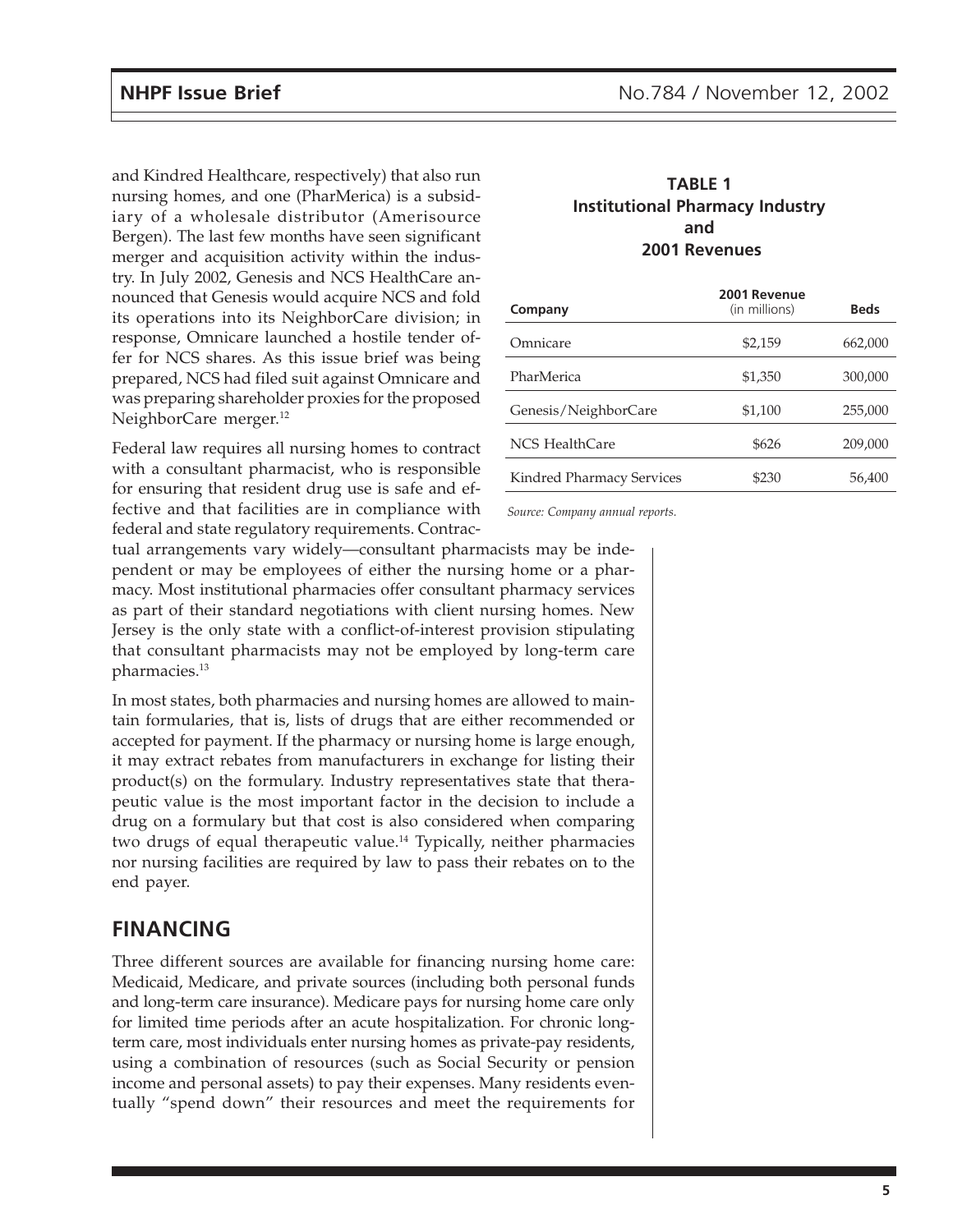Medicaid eligibility; consequently, the Medicaid program bears most of the financial responsibility for long-term care in the United States. Data from the AHRQ show that, in 1996, nursing homes received 44 percent of their total revenue from Medicaid, 19 percent from Medicare, and 34 percent from private sources (30 percent from out-of-pocket payments and 4 percent from long-term care insurance).<sup>15</sup>

The three payment sources in this market use markedly different financing structures to reimburse for drugs: Medicaid pays a discounted price for drugs on a per-drug basis, Medicare imposes financial risk on nursing homes by including drugs in the prospective payment rate, and residents paying out-of-pocket typically pay a nondiscounted price for drugs on a per-drug basis. These three reimbursement arrangements offer very different incentives to nursing home and pharmacy operators (discussed further in the "Cost Containment" section, below).

## **Medicaid**

State Medicaid programs generally reimburse for nursing home care in a disaggregated fashion: payment for pharmaceuticals is done separately from payment for residents' care at the nursing facility. Pharmaceuticals are typically reimbursed on a per-drug basis, while nursing facility care is reimbursed according to a standard daily rate. (The exception to this rule is in New York, where some drug costs are lumped into the Medicaid daily rate for nursing facility care, thus placing the providers at risk for a portion of nursing home drug expenditure.) Reimbursement for drugs is paid directly from the Medicaid program to the pharmacy or is passed through to the pharmacy via the nursing home.

Medicaid programs typically reimburse institutional pharmacies according to the same methodology used for retail pharmacies, that is, reimbursement for brand-name drugs is the sum of an "ingredient" cost (usually set by the state at a certain discount from the average wholesale price, or AWP, a figure used by payers and manufacturers to benchmark the costs of drugs) $16$  plus a standard dispensing fee. However, some states offer slightly higher reimbursement to institutional pharmacies to account for special differences between institutional pharmacies and retail pharmacies. There are two sources of such additional reimbursement to institutional pharmacies: (*a*) extra payments to cover institutional pharmacies' costs in procuring manufacturers' unit dose products,<sup>17</sup> and (*b*) specially designated "long-term care (LTC) add-on" reimbursement (currently found in 11 states) intended to compensate institutional pharmacies for extra services they provide that retail pharmacies do not.18

Because DHHS' Centers for Medicare and Medicaid Services (CMS) does not systematically analyze nursing home drug spending separately from overall Medicaid drug spending, there are no consistent national data on Medicaid expenditures attributable to drug spending in the long-term care setting.19 Investigation on a state-by-state basis, however, demonstrates

**In 1996, nursing homes received 44% of their total revenue from Medicaid, 19% from Medicare, and 34% from private sources.**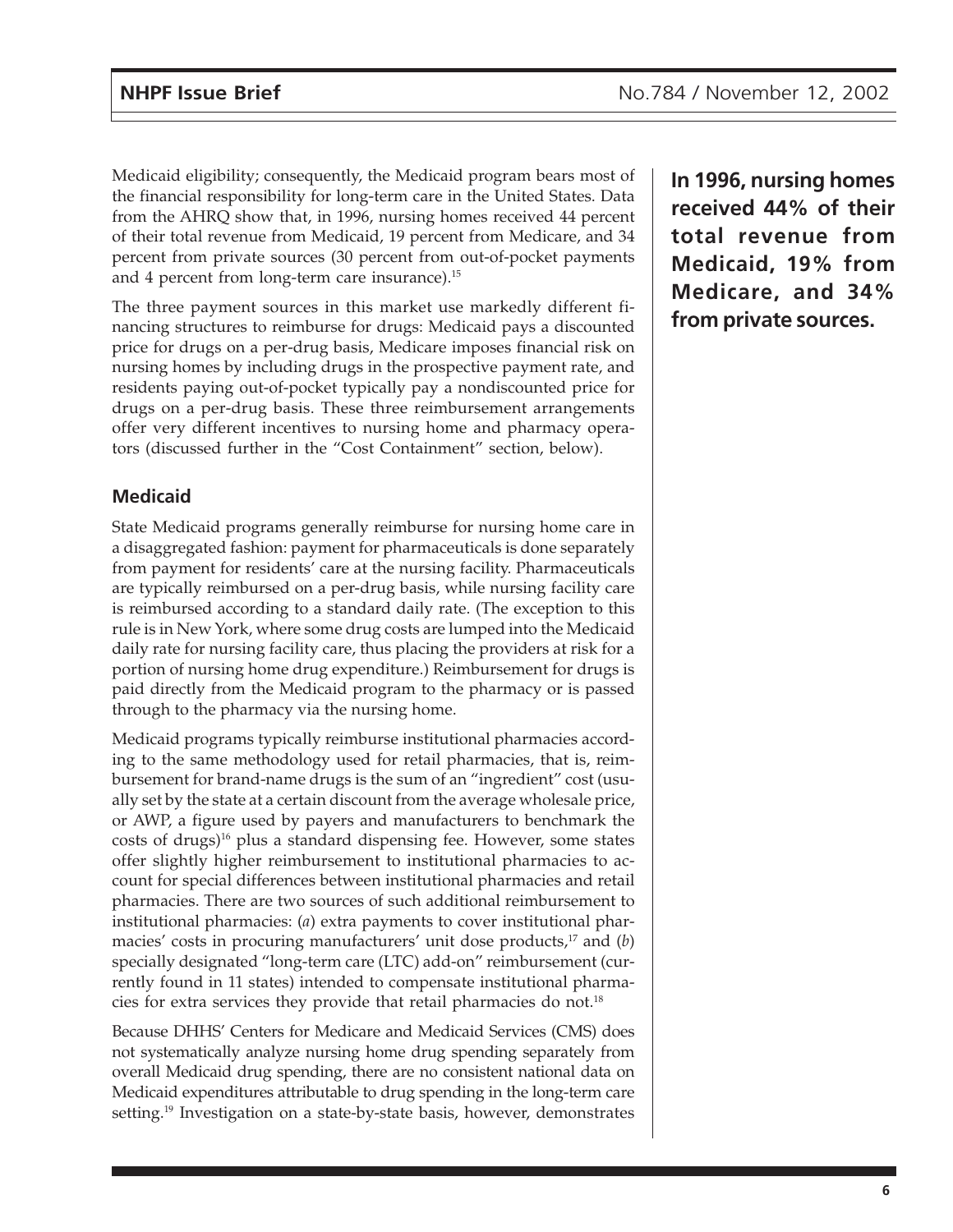that spending varies as a function of the Medicaid program demographics in any given state. In Georgia, for example, where only 2 percent of Medicaid recipients reside in nursing homes, the Medicaid program expends 14 percent of its total drug budget on long-term care pharmacy.20 In contrast, in Indiana, where 7 percent of Medicaid recipients live in nursing homes,<sup>21</sup> 25 percent of total Medicaid pharmacy claims go toward prescription drugs in nursing homes.<sup>22</sup> These statistics lend support to the notion that nursing home residents consume a disproportionate share of Medicaid drug expenditures compared with their counterparts in the community setting.

#### **Medicare**

In direct contrast to Medicaid, the Medicare program pays for nursing home pharmaceuticals and nursing home facility care in one aggregated bundle. For elderly and disabled beneficiaries, Medicare covers all or some portion of the first 100 days of skilled nursing facility (SNF) care following a three-day hospital stay, $23$  paying SNFs a per diem prospective rate set by CMS. Like the Medicare inpatient hospital payment, the SNF prospective rate covers almost all medically necessary drug use that occurs during a resident's stay.<sup>24</sup> This means that Medicare does not pay for any costs that exceed the previously determined rate and that SNFs are at risk for the costs of all resident drug use during a Medicare-covered stay.

In their negotiations with institutional pharmacies, nursing homes sometimes contract to pay a capitated amount for Medicare-covered drugs, thereby passing the risk of high drug use on to the pharmacy. However, pharmacies often secure fee-for-service exclusions to these capitated arrangements for some of the most expensive drugs. Institutional pharmacies are able to offer competitive drug prices to nursing homes because of manufacturer discounts they receive when they include certain drugs on their formulary; therefore, the pharmacies benefit when the prescribing physicians adhere to the pharmacies' formularies as closely as possible.

The American Society of Consultant Pharmacists has criticized the Medicare SNF prospective payment system for inadequately reimbursing nursing homes for resident drug use.25 In its May 2001 proposed rule update to SNF payments, CMS acknowledged that it is difficult to account for pharmacy costs in case-mix systems because drug costs do not necessarily follow physical condition, resource use, or functional and clinical pathways.26 CMS announced that it would address this problem and others by reexamining the SNF payment system. The proposed rule also includes a provision to update the base year for the SNF market basket index, which has the effect of giving drugs a higher weight within the index.<sup>27</sup>

### **Out-of-Pocket Payment**

Residents paying out-of-pocket for nursing home care or assisted living are typically billed separately by the pharmacy for their prescription **Nursing home residents consume a disproportionate share of Medicaid drug expenditures.**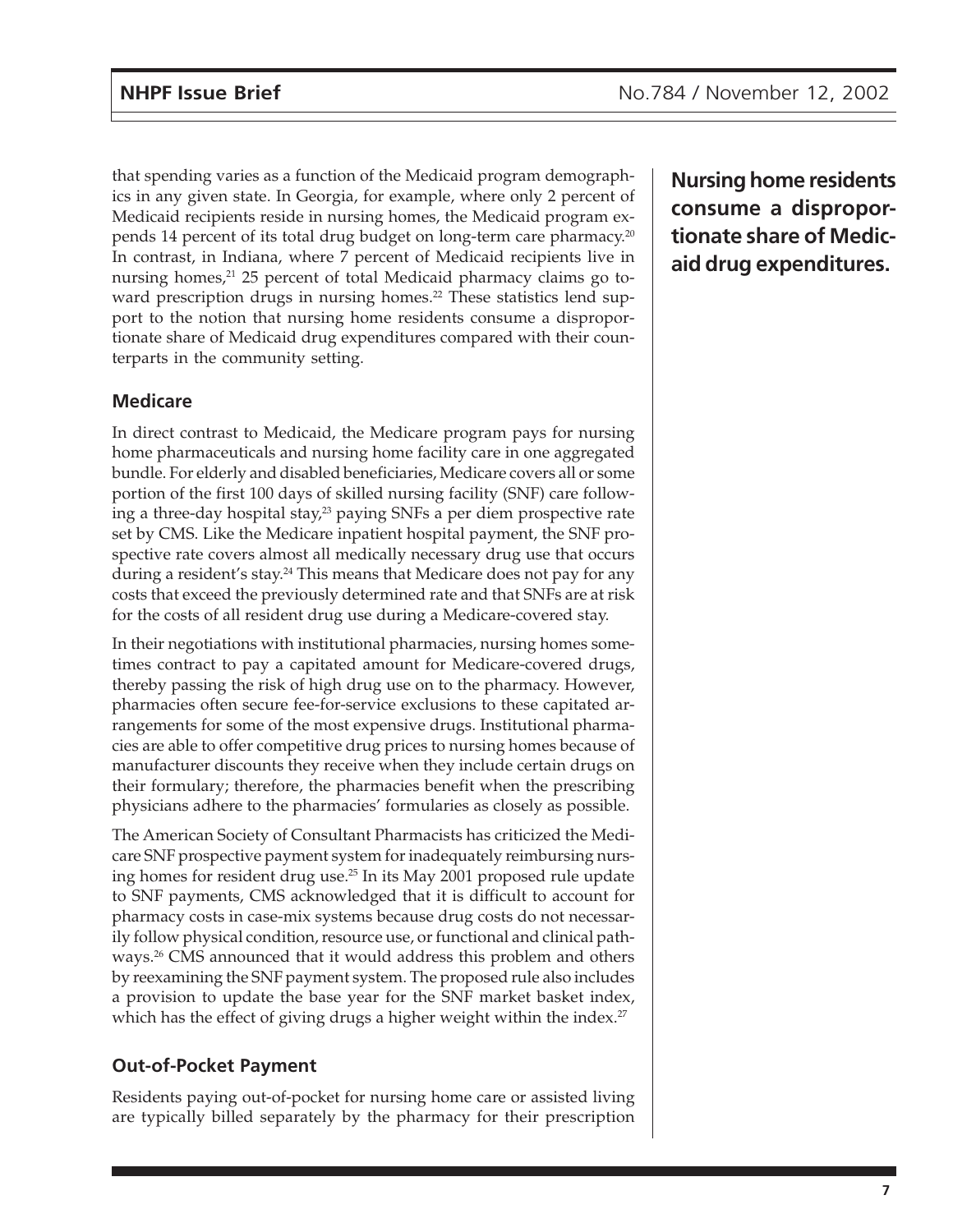drugs. To maintain quality and administration control, nursing homes and assisted living facilities strongly encourage or require residents to use the pharmacy with which the facility has a contract.

Nursing home advocates believe that residents pay a higher price for drugs dispensed by an institutional pharmacy than they would if they received the same drug from a retail pharmacy.<sup>28</sup> A recent media report described how one institutional pharmacy's charges for providing an assisted living resident's drugs were \$6,702 a year higher than they would have been under a mail order plan.<sup>29</sup> In general, the institutional pharmacy and nursing facility industries justify their higher prices for drugs by citing the cost of additional specialized services provided to residents in an institutional setting.

# **POLICY ISSUES**

#### **Cost Containment**

Concern over the rise in spending on prescription drugs has prompted a reexamination of opportunities for cost containment in all corners of the health care system. With respect to prescription drugs in nursing homes, state Medicaid programs have begun to emerge as laboratories for innovation and experimentation.

**Ingredient Cost Reimbursement —** Ingredient cost (the cost of the drug itself, considered separately from any dispensing fee paid to the pharmacist) is typically the largest component of the total reimbursement for any drug. Therefore, most state Medicaid cost containment efforts have included some element of ingredient cost reimbursement adjustment. In general, Medicaid programs have attempted to lower their ingredient cost reimbursements while attempting to guarantee pharmacies a reasonable profit.

Much of the research in this area has focused on trying to determine the pharmacies' actual drug acquisition costs, with the objective of using those figures to determine the level at which Medicaid reimbursement should be set. A recent DHHS Office of the Inspector General (OIG) study found that "nontraditional" pharmacies (including nursing home, hospital, and home infusion therapy pharmacies) acquired drugs at nearly a third below AWP for brand name drugs.<sup>30</sup> Since states typically reimburse pharmacies at much higher rates, the OIG report implies that a substantial portion of discounts received by pharmacies are not passed on to the state and are instead kept by the pharmacies. The OIG report has met with heavy criticism, however, especially from the pharmacy industry, which has raised concerns about how the OIG's figures were calculated. For example, a University of Texas study performed on behalf of the National Community Pharmacists Association and the National Association of Chain Drug Stores argues that the OIG extrapolated its national estimates from an unrepresentative sample of pharmacies and invoices.<sup>31</sup>

**Research in the reimbursement area has focused on trying to determine the pharmacies' actual drug acquisition costs.**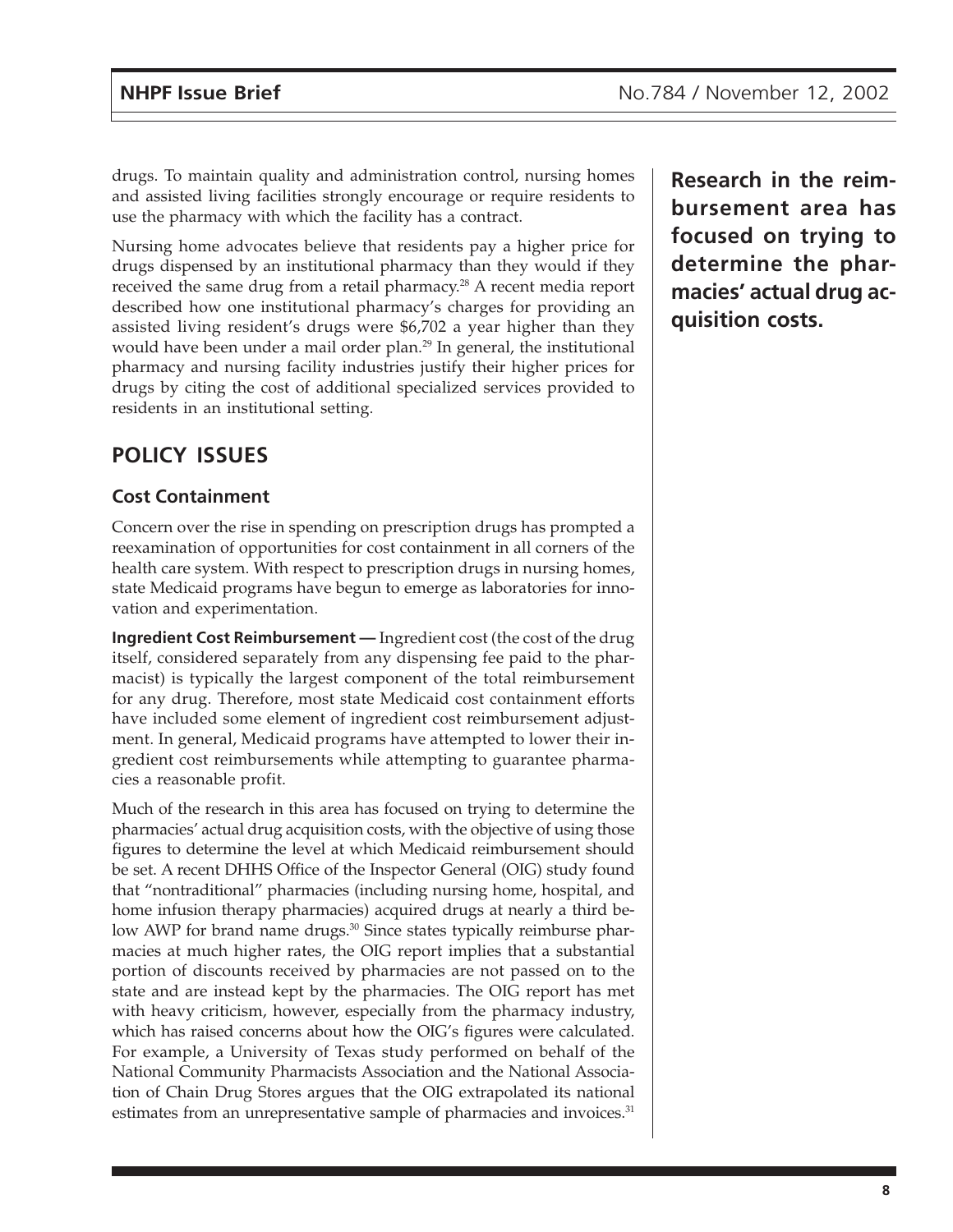In response to this and other criticism, the OIG recently released additional analyses that broke out pharmacy acquisition costs by drug source category.32

At present, over a dozen states (including Arkansas, Colorado, Connecticut, Indiana, Kansas, Kentucky, Maryland, Massachusetts, Minnesota, Mississippi, North Carolina, Oregon, Virginia, Washington, and West Virginia) are considering or have recently considered proposals to lower their ingredient cost reimbursements for Medicaid pharmaceuticals. The proposed reimbursement rates, which vary from AWP minus 11 percent to AWP minus 30 percent, have met with varying levels of support.33 All of the current proposals would apply equally in both the outpatient and nursing home settings; there appear to be no current proposals that would single out institutional pharmacies for greater or lesser reductions.

**Dispensing Fees** — Current legislative proposals vary with regard to their approaches to pharmacy dispensing fees. Some states (for example, Mississippi) are attempting to lower both ingredient reimbursements and dispensing fees, while other states (for example, Minnesota) would reduce ingredient reimbursement while increasing dispensing fees. A budget proposal from Kentucky would decrease dispensing fees for retail pharmacies but leave them unchanged for institutional pharmacies.<sup>34</sup>

**Special Reimbursements for Institutional Pharmacies —** The current policy environment is marked by a growing awareness of the special requirements (and costs) associated with dispensing pharmaceuticals in the nursing home setting. As mentioned above, some states recognize the unique circumstances of institutional pharmacies by offering them slightly higher reimbursements than they offer retail pharmacies. The first way this is done is by compensating institutional pharmacies for the additional cost associated with procuring manufacturers' unit dose products. Some states offer an even higher reimbursement when pharmacies buy manufacturers' products in bulk and then repackage the drugs themselves as unit doses. While all states allow pharmacies to reuse original manufacturer-packed unit dose products if certain conditions are met, recent legislation in several states has also allowed pharmacies to reuse *pharmacy*-repacked unit dose drugs under certain circumstances, thus lowering their costs.35

The second way in which states can offer higher reimbursement to institutional pharmacies is through designated "LTC add-on" reimbursement. Eleven states presently have arrangements to reimburse institutional pharmacies an additional amount ranging from \$0.30 to \$1.40 per prescription, above and beyond the ingredient cost and dispensing fee, as compensation for extra services performed in the institutional setting.36

A number of key questions underlie the current debate over institutional pharmacy reimbursement. How costly are the added services provided by institutional pharmacies? Are there offsetting savings that nursing homes can achieve? Should any net costs be added to Medicaid payment

**Some states offer institutional pharmacies slightly higher reimbursements than they offer retail pharmacies.**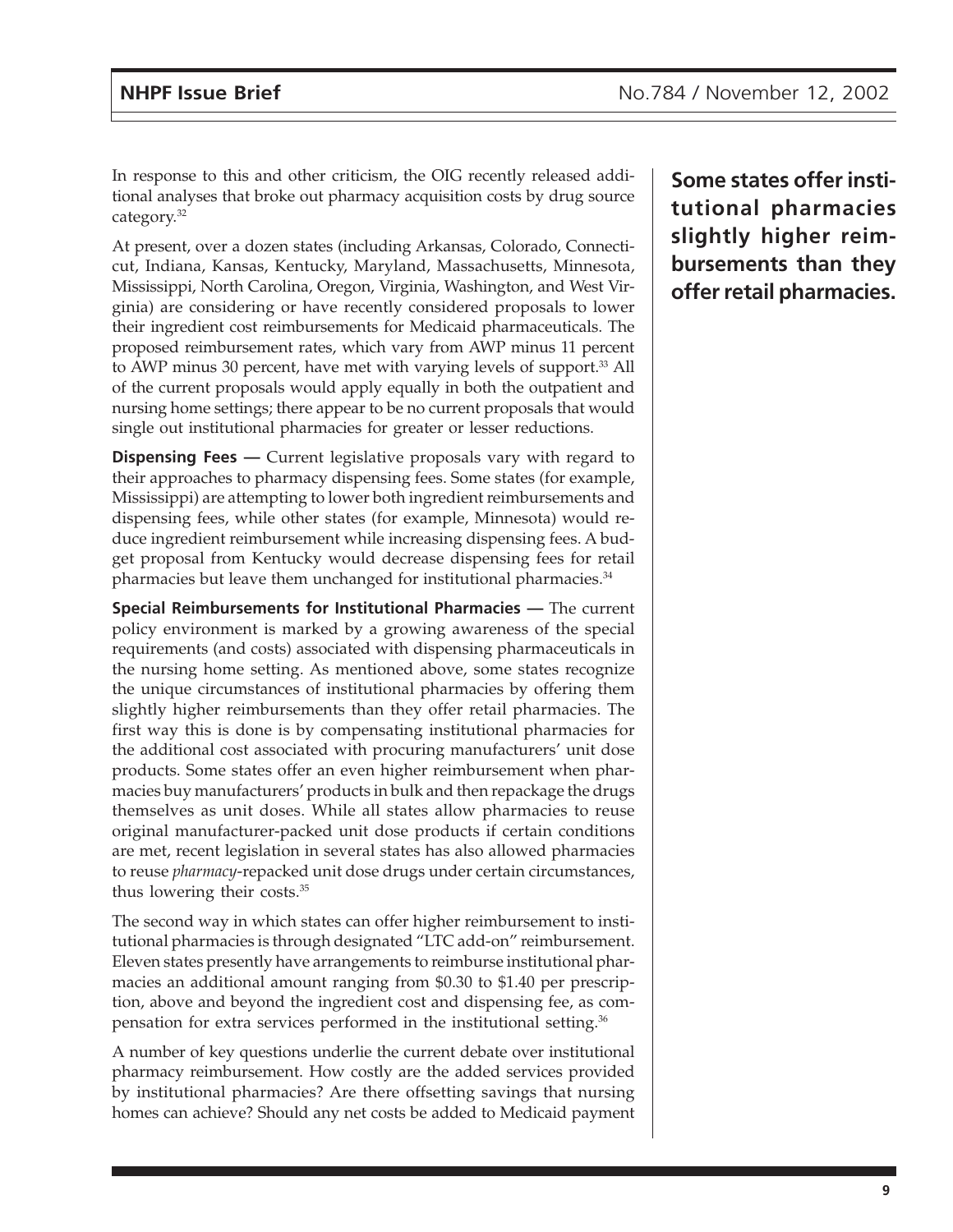rates? Two recent studies have attempted to shed light on these questions. A December 2000 study of institutional pharmacy dispensing costs released by the Pennsylvania General Assembly<sup>37</sup> found that long-term care pharmacies incur additional costs of \$2.87 per prescription for the above services; the report recommended that Pennsylvania Medicaid consider an LTC add-on for institutional pharmacies above its standard reimbursement (AWP minus 10 percent plus a dispensing fee of \$4.00 per prescription). A second study released by the Long-Term Care Pharmacy Alliance in April 2002 reported that institutional pharmacies face dispensing costs of \$4.32 per prescription higher than traditional retail pharmacies.38 It should be emphasized that both of these studies confined themselves to an analysis of dispensing costs and did not examine drug acquisition costs; therefore, the discounts on drugs and high margins for institutional pharmacies (as reported by the OIG) were not taken into consideration.

**Alternative Risk Sharing Arrangements —** As noted above, New York Medicaid has a unique arrangement for financing nursing home drug spending. By including the costs for many drugs into the prospective daily rate for nursing facility care, New York effectively places nursing homes at financial risk for a portion of nursing home drug spending, as takes place under Medicare. Several high-priced drugs are excluded from this arrangement and are reimbursed by the traditional per-drug methodology.

The economic incentives engendered by New York Medicaid and by Medicare are at odds with those produced by traditional Medicaid reimbursement. Under capitation, nursing homes may benefit when fewer drugs are prescribed, since fewer dollars are diverted to the pharmacy to pay for drugs. With the latter approach, nursing homes have no economic incentive to control drug utilization, and in fact pharmacies benefit when more drugs are prescribed. These different incentive systems raise important issues for nursing home care. On one hand, placing the nursing home at risk for drug spending might curtail overall pharmaceutical costs and may in fact encourage quality improvement programs aimed at reducing inappropriate medication use. On the other hand, risk sharing may encourage providers to limit access to medications and to deny care to sicker (and thus more expensive) beneficiaries.

**Other Initiatives** — Most states have been experimenting with a variety of approaches other than reimbursement cuts as avenues through which to control Medicaid drug spending. Programs such as preferred drug lists, limits on brand-name drugs, and therapeutic substitution are all currently used to varying degrees in many states. However, program policies differ by state with respect to their impact on nursing home populations. Legislation in Florida, for example, exempted nursing homes from a newly adopted preferred drug list but expanded the state's four-brand limit to Medicaid-covered nursing home residents. This policy requires that a Medicaid beneficiary must receive prior authorization from the state to receive a fifth or higher brand-name medication in any given

**New York places nursing homes at financial risk for a portion of nursing home drug spending.**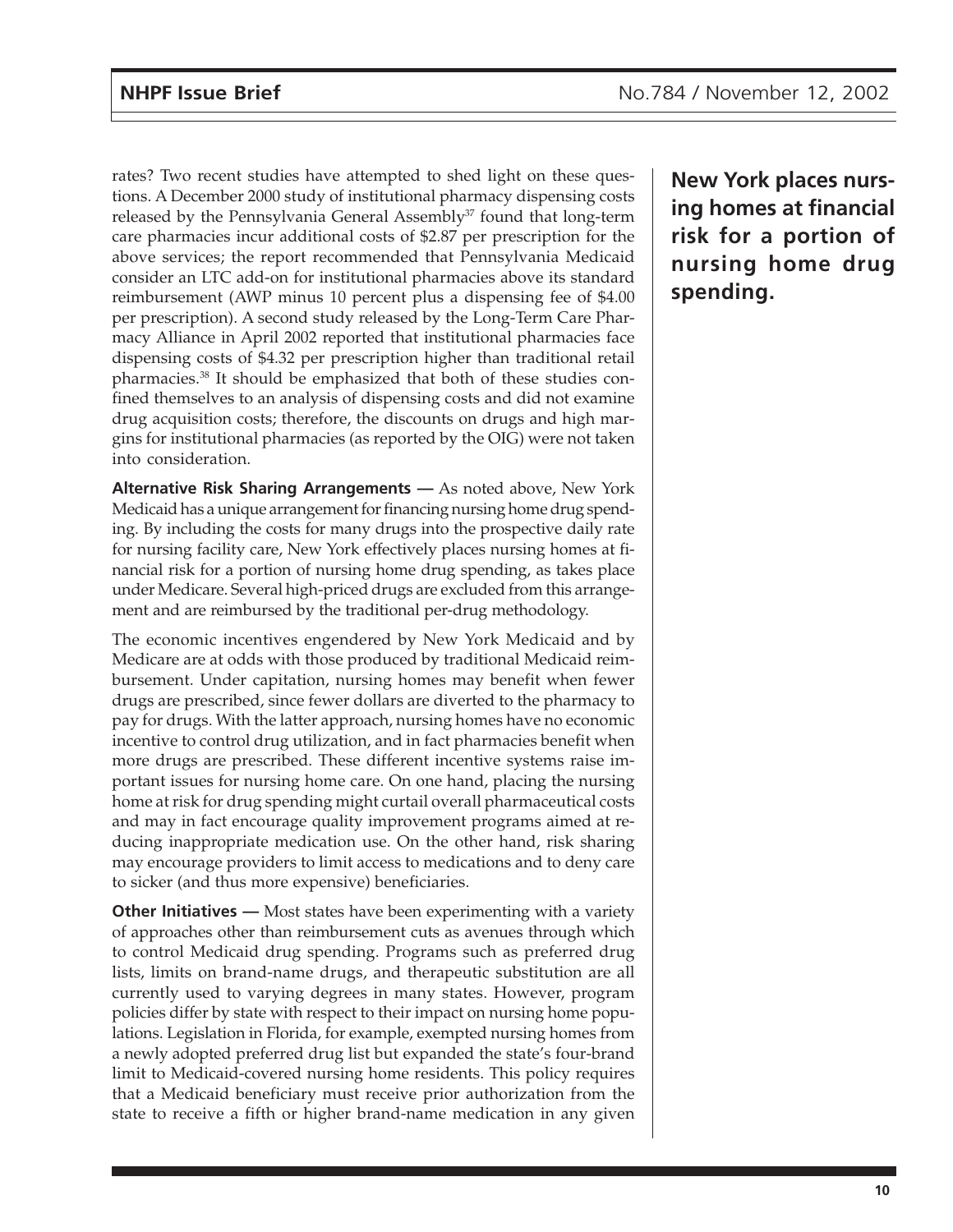month. Michigan, on the other hand, included nursing homes in its current preferred drug list and prior authorization program.<sup>39</sup>

To date, five states have obtained approval from the Bush administration to implement Pharmacy Plus waivers, which allow prescription drug coverage for seniors who would not otherwise qualify for Medicaid. While the Pharmacy Plus program is targeted at low-income seniors who receive prescription drugs in an outpatient setting, it is conceivable that states could use Pharmacy Plus to provide drug-only coverage to nursing home residents that have not yet "spent down" to full Medicaid coverage. However, eligibility for Pharmacy Plus may be short-lived as residents continue to spend down into full Medicaid eligibility, and spending limits in some states could further limit the program's applicability in this context.

### **Quality Improvement**

Nursing home quality of care emerged as a visible patient advocacy issue in the mid 1970s and early 1980s. Public concern over poor nursing home quality culminated in a landmark Institute of Medicine report in 1986 that highlighted widespread quality problems and recommended stronger federal regulations.<sup>40</sup> In response, Congress passed the Nursing Home Reform Act as part of the Omnibus Budget Reconciliation Act (OBRA) of 1987.<sup>41</sup> By strengthening quality standards, upgrading the survey process, and stipulating quality requirements that must be met for nursing homes to participate in the Medicare and Medicaid programs, OBRA 1987 set the stage for subsequent quality improvement efforts, some of which are well established and some of which continue to evolve. The most significant quality assurance initiatives related to drug therapy include limits on chemical restraints, limits on other unnecessary or harmful drug use, efforts to discourage polypharmacy (the practice of prescribing too many medicines to a patient), mandated drug regimen reviews by consultant pharmacists, and initiatives to disseminate geriatric best practice information to physicians.

**Limits on Chemical Restraints —** A major quality improvement goal of the patient advocacy movement has been to limit use of chemical restraints in nursing facilities. Because of concerns that nursing homes were using drugs to sedate residents inappropriately, OBRA 1987 mandated that nursing home residents be free from "physical or chemical restraints imposed for the purposes of discipline or convenience and not required to treat a resident's medical symptoms."42 A nursing home may impose restraints only to ensure resident safety and only under a physician's written order. These orders must specify the duration and circumstances under which the restraints may be used.

DHHS regulations further limit chemical restraints by requiring nursing homes to ensure that residents "who have not used antipsychotic drugs are not given these drugs unless antipsychotic drug therapy is necessary to treat a specific condition as diagnosed and documented in the

**Patient advocates have sought to limit the use of chemical restraints in nursing facilities.**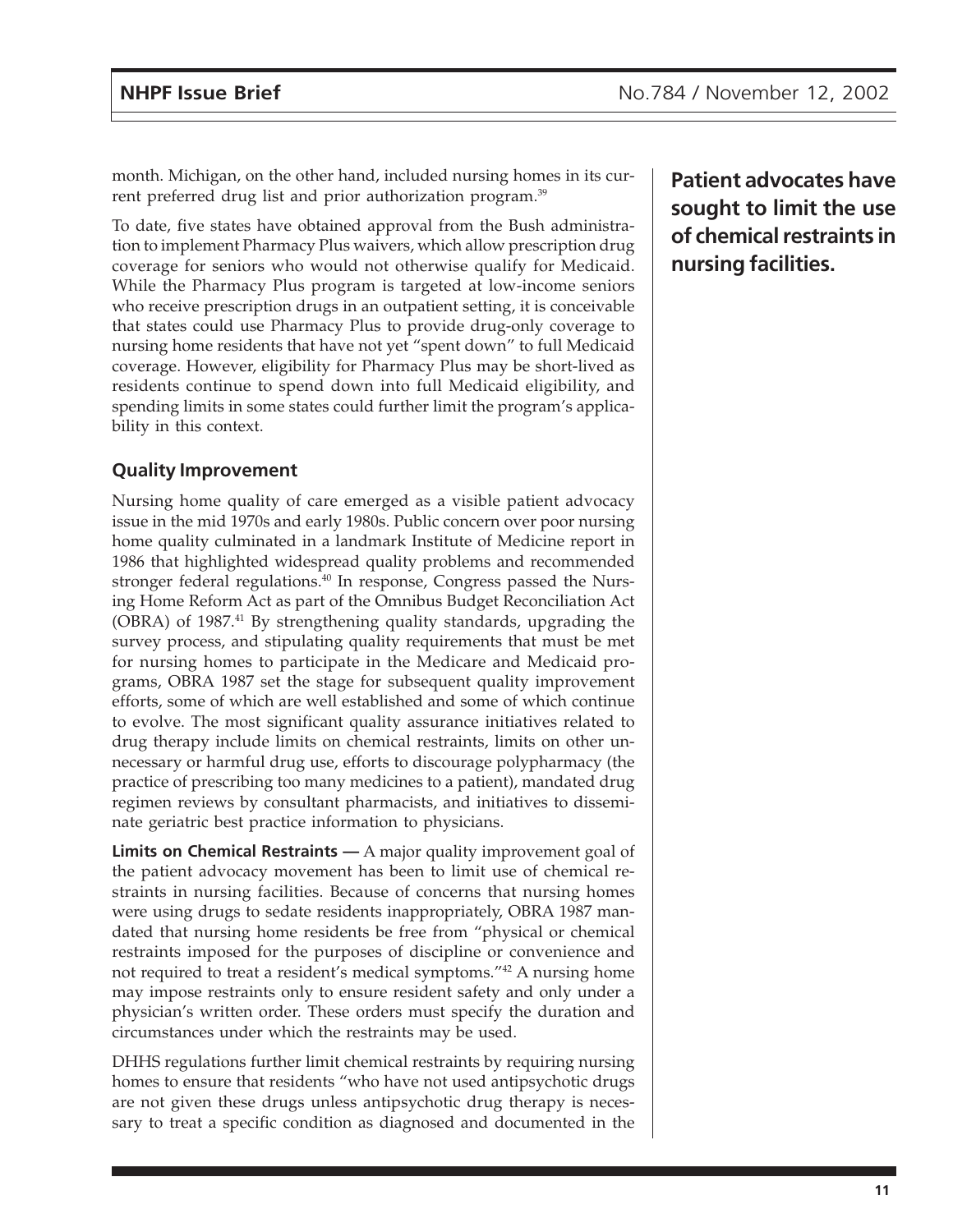clinical record." For residents who use antipsychotic drugs, nursing homes must make an effort to discontinue these drugs by making gradual dose reductions and by conducting behavioral interventions.<sup>43</sup>

There is evidence that these laws and regulations have been effective in preventing inappropriate use of chemical sedation. In November 2001, the OIG found that 85 percent of nursing home residents' psychotropic drug use was medically appropriate and 8 percent was inappropriate (the remainder was unclear).<sup>44</sup> Despite these positive findings, advocates remain concerned that, faced with increasing difficulties in hiring and retaining staff, nursing homes may use chemical restraints inappropriately as a substitute for maintaining adequate staffing levels.<sup>45</sup> The OIG report does not specifically address the relationship of psychotropic drug use to staffing levels, but at least one facility in the study with low psychotropic drug use had high staffing levels, while at least one facility with high drug use had low staffing levels.<sup>46</sup>

**Limits on Unnecessary and Harmful Drug Use —** Limits on chemical restraints led naturally into broader regulation of unnecessary and harmful drug use. DHHS now mandates that each nursing home resident's drug regimen be free from unnecessary drugs, with an unnecessary drug defined as "any drug used in excessive dose, for excessive duration, without adequate monitoring or without adequate indications for its use, or in the presence of adverse consequences."47 In order to ensure appropriate drug dispensing and monitoring, OBRA 1987 requires "pharmaceutical services (including procedures that assure the accurate acquiring, receiving, dispensing, and administering of all drugs and biologicals) to meet the needs of each resident."48

Over the last ten years, efforts to limit unnecessary and harmful drug use have incorporated the results of emerging clinical research on drug metabolism, side effects, and interactions in geriatric patients. For example, since 1991 a group of clinicians led by Mark Beers, M.D., editor of the *Merck Manual,* has produced a list of drugs to be avoided in elderly patients along with a list of recommended alternatives. DHHS incorporated many of the "Beers' list" recommendations into the drug therapy guidelines issued in its 1999 Survey Procedures and Interpretive Guidelines. The Beers' list recommendations are also included in CMS surveys on unnecessary drug use and in the monthly drug regimen reviews described below. Recent research suggests significant room for improvement in this area—some 50 percent of nursing home residents in a recent AHRQfunded study were found to have at least one potentially inappropriate medication prescription, defined according to Beers' criteria.49

**Efforts to Discourage Polypharmacy —** Polypharmacy is frequently cited as a serious quality issue facing nursing home residents. Clinical studies have shown that the number of drugs prescribed is correlated with adverse drug events (preventable or nonpreventable events related to the use of medications).50 A person taking seven medications is about 14 times more likely to have an adverse drug event than a person taking one.<sup>51</sup>

**Polypharmacy is frequently cited as a serious quality issue facing nursing home residents.**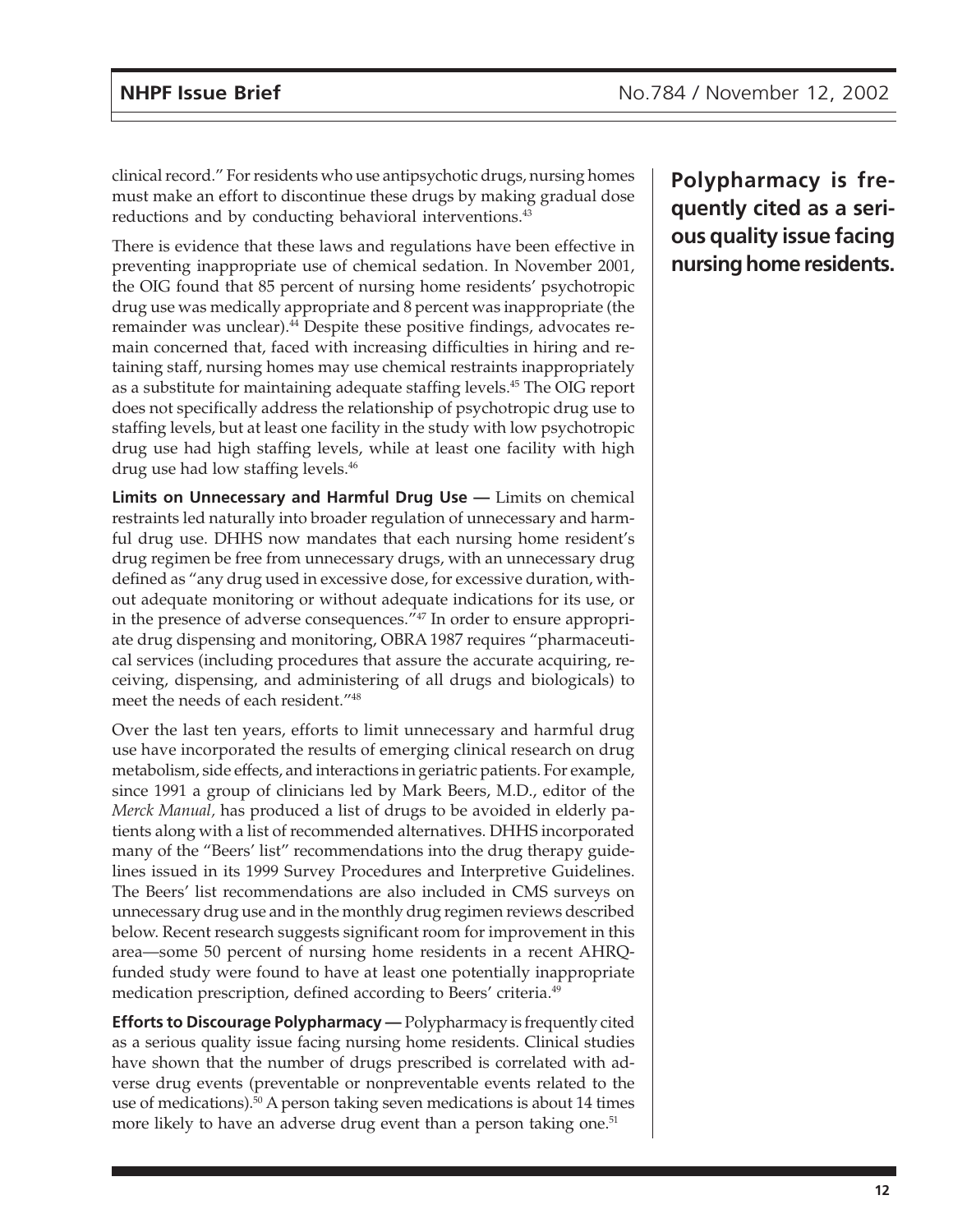CMS monitors polypharmacy through the collection of nursing home resident data via its Long-Term Care Minimum Data Set (MDS).<sup>52</sup> Using MDS data, the University of Wisconsin's Center for Health Systems Research and Analysis has developed quality indicators for state surveyors and CMS. In the most recent set of CMS quality indicators, residents who are on more than nine different drugs are flagged for further investigation. Some groups, such as the American Society of Consultant Pharmacists, have characterized the nine-medication flag as arbitrary, stating that it could "compromise residents' ability to receive needed and appropriate medications."53

**Drug Regimen Reviews by Consultant Pharmacists —** To provide a vehicle for monitoring drug safety and facilitating compliance with regulatory requirements, OBRA 1987 included a provision requiring monthly (or more frequent) drug regimen reviews by consultant pharmacists.54 DHHS regulations have since elaborated on the consultant pharmacist requirement, stipulating that nursing homes "employ or obtain the services of a licensed pharmacist who: (1) provides consultation on all aspects of the provision of pharmacy services in the facility; (2) establishes a system of records of receipt and disposition of all controlled drugs in sufficient detail to enable an accurate reconciliation; and (3) determines that drug records are in order and that an account of all controlled drugs is maintained and periodically reconciled." The regulations also require the review of each resident's drug regimen at least once a month by a licensed pharmacist; the pharmacist "must report any irregularities to the attending physician and the director of nursing, and these reports must be acted upon."55

The primary focus of the consultant pharmacist's drug regimen review is to ensure that residents are receiving medications appropriate to their medical diagnoses, their age, and their functional status. Since a number of physicians may be prescribing for any one nursing home resident, consultant pharmacists ensure that the drugs do not have any interactions with each other. Consultant pharmacists make recommendations about resident drug use to the nursing facilities and to residents' physicians.<sup>56</sup> Physicians, however, bear ultimate responsibility for the resident and must decide whether to take the consultant pharmacist's advice.

As mentioned above, New Jersey prohibits nursing homes from using consultant pharmacists affiliated with the nursing home's institutional pharmacy. The requirement for independent consultant pharmacists addresses the potential conflict of interest that exists when consultant pharmacists make recommendations regarding residents' drug regimens.

**Disseminating Best Practice Information to Physicians —** The last few years have produced a growing body of research regarding the special needs and characteristics of geriatric patients with respect to drug use. An emerging consensus in the clinical literature suggests that, as a result of the natural aging process, elderly patients undergo physiologic changes

**New Jersey prohibits nursing homes from using consultant pharmacists affiliated with the nursing home's institutional pharmacy.**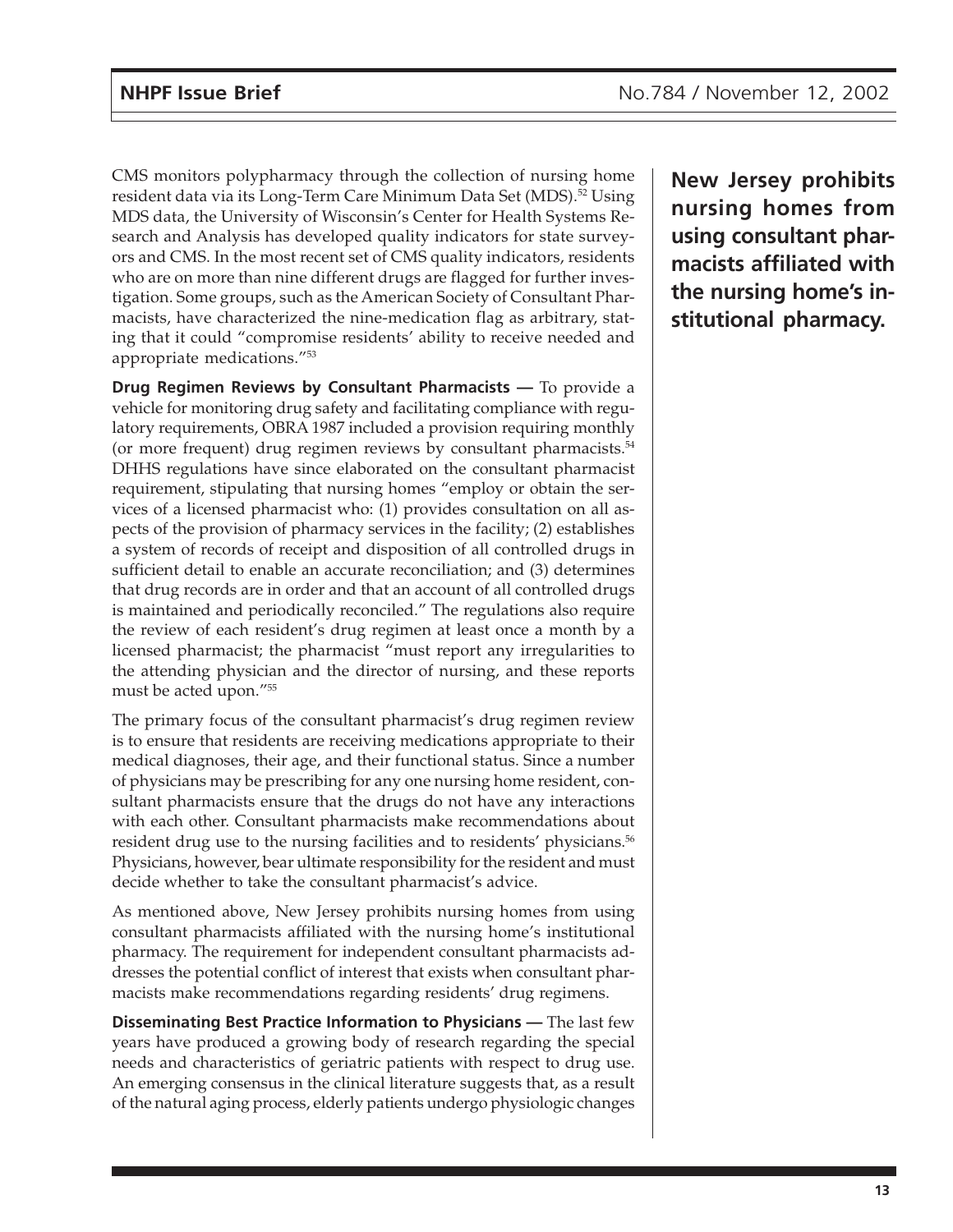that affect drug metabolism, side effects, and interactions. The implication for nursing home residents is that physicians need to be familiar with the differences between elderly patients and their younger counterparts and to adjust their prescribing patterns accordingly.

However, prescribing physicians are not always equipped with the most up-to-date information regarding drug effects in geriatric patients, for several reasons.<sup>57</sup> First, physicians in the nursing home setting may come from several different training backgrounds (for example, internal medicine, psychiatry, dermatology) and may lack specialty training in geriatric medicine.58 Second, physicians may be either too busy or too inundated by a steady barrage of new information to distill and incorporate new recommendations affecting elderly patients. Third, good research data on elderly patients is still hard to find for even the most common clinical situations—a 2001 report in the *Journal of the American Medical Association* found that while people over 75 accounted for 37 percent of myocardial infarction (heart attack) hospitalizations in 1995, only 13 percent of the total population of all clinical trials for acute coronary syndromes fell within this age group.<sup>59</sup> Finally, physicians may just not know where to look for information; a physician recently interviewed by the *Wall Street Journal* reported that "information about dosing and how certain drugs affect the elderly can be impossible to come by."60

Some states are trying to address this problem by conducting outreach initiatives to communicate best practice information to physicians of nursing home residents. In Arkansas, for example, a decision support system tied into the Medicaid claims system identifies physicians whose prescribing patterns deviate from standard guidelines and flags them as candidates for educational programs.<sup>61</sup> The program has achieved limited success, however, due primarily to its voluntary nature and lack of physician interest.<sup>62</sup>

**Other Efforts** — A number of new quality improvement initiatives have been gaining momentum in tandem with growing public concern over medical error prevention and with growing awareness of the capabilities of health care information technology. Pharmacy automation, for example, can both increase operating efficiencies and improve quality of care by reducing dispensing errors and ensuring that physician orders are accurate.<sup>63</sup> Additionally, robotic packaging in patient-specific unit-dose envelopes can help reduce labor demands while ensuring that residents are receiving the appropriate medications.

# **CONCLUSION**

As policymakers begin to consider a variety of issues surrounding drug therapy, the management of drug costs in the long-term care setting deserves special attention. It is critical to consider the unique elements of the nursing home environment, the alternative arrangements for financing nursing home drug expenditures, the nuanced debate over long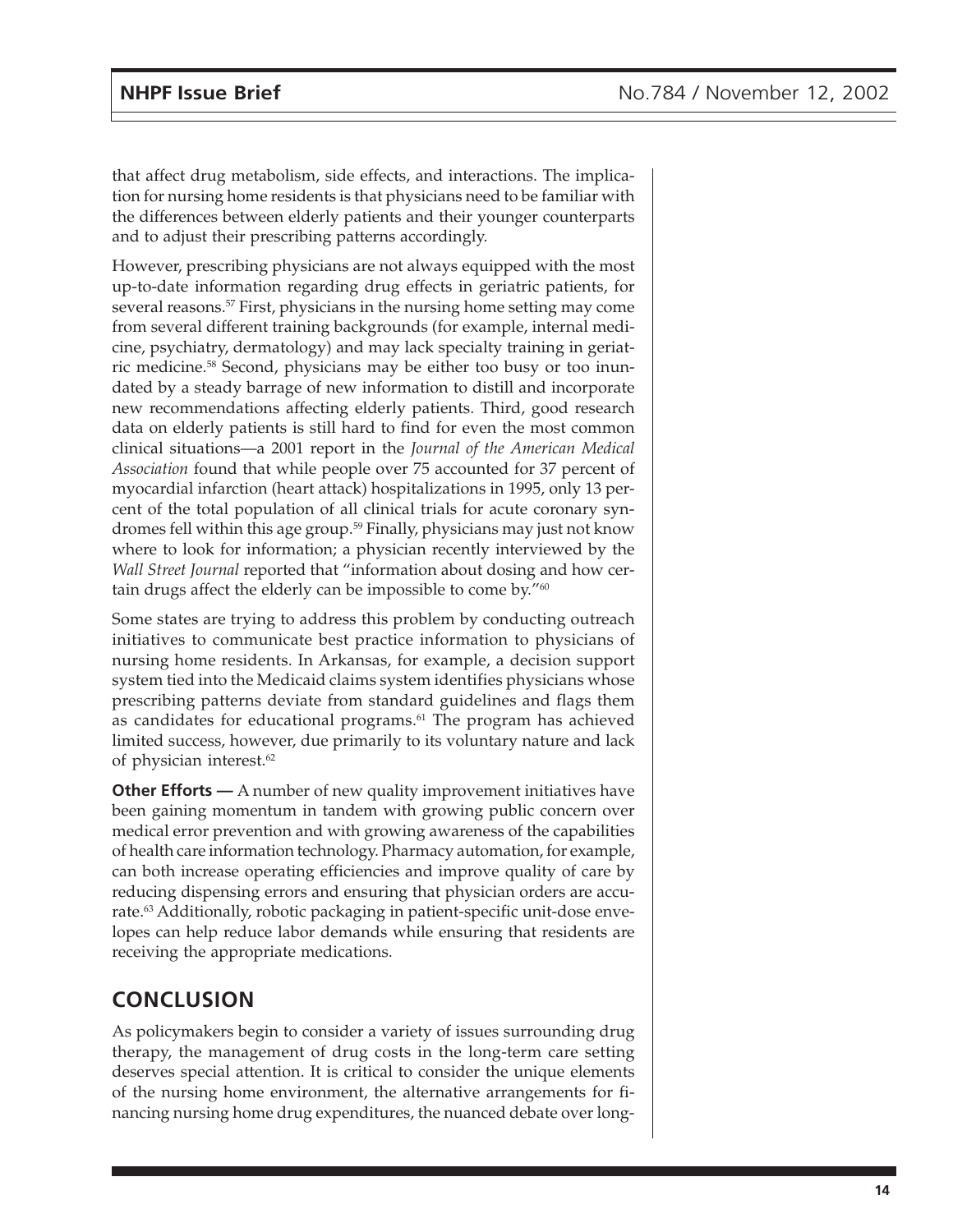term care pharmaceutical reimbursement, and evolving initiatives related to quality of care.

As often happens, state policy in this area is changing more rapidly than federal policy, and differences among states provide an opportunity for the identification of best practices. Federal policymakers may find it useful to closely monitor state activities and assess which innovations in payment, quality, and operations may be appropriate for national application to the Medicaid and Medicare programs.

Unfortunately, there is a dearth of data on which to base policy evaluations in this area. Despite the fact that the federal government pays more than half of Medicaid costs, CMS has not systematically analyzed data on which drugs are used by nursing home residents and how much is paid for them. Moreover, not all states have data available that are public or accessible. In the absence of a federal reporting requirement, evaluations of nursing home drug spending on a state-by-state basis will be a critical tool for illuminating the details of this important policy area. More states will likely become interested in such evaluations as they continue in their efforts to control Medicaid pharmaceutical spending.

Finally, nursing home residents stand to benefit from further research on quality, especially with regard to the effects of prescription drugs on geriatric patients. As pharmaceutical therapies continue to emerge rapidly, public programs could serve an important function in collecting, evaluating, and disseminating information to providers. Establishing continuous quality improvement processes in nursing homes would also help to ensure that residents reap the benefits of practice guidelines and other quality improvement initiatives.

# **ENDNOTES**

1 U.S. Census Bureau, "Aging in the Americas into the XXI Century," wallchart, U.S. Department of Commerce; available November 6, 2002, at http://www.census.gov/ipc/ www/agingam.html.

2 Celia S. Gabrel, "An Overview of Nursing Home Facilities: Data from the 1997 National Nursing Home Survey," National Center for Health Statistics, Centers for Disease Control and Prevention, *Advance Data,* 311 (March 1, 2000); available November 6, 2002, at http://www.cdc.gov/nchs/data/ad/ad311.pdf.

3 National Center for Health Statistics, "National Nursing Home Survey," Centers for Disease Control and Prevention; accessed April 12, 2002, at http://www.cdc.gov/nchs/ about/major/nnhsd/nnhsd.htm.

4 Jeffrey Rhoades and John Sommers, "Expenses and Sources of Payment for Nursing Home Residents, 1996," Medical Expenditure Panel Survey Research Findings no. 13 (AHRQ Pub. No. 01-0010), Agency for Healthcare Research and Quality, Rockville, Md., 2000, 7.

5 Dianne E. Tobias and Mark Sey, "General and Psychotherapeutic Medication Use in 328 Nursing Facilities: A Year 2000 National Survey,"*Consultant Pharmacist*, 16, no. 1 (2001): 52.

6 Jerry Avorn and Jerry H. Gurwitz, "Drug Use in the Nursing Home," *Annals of Internal Medicine,* 123 (1995): 195-204.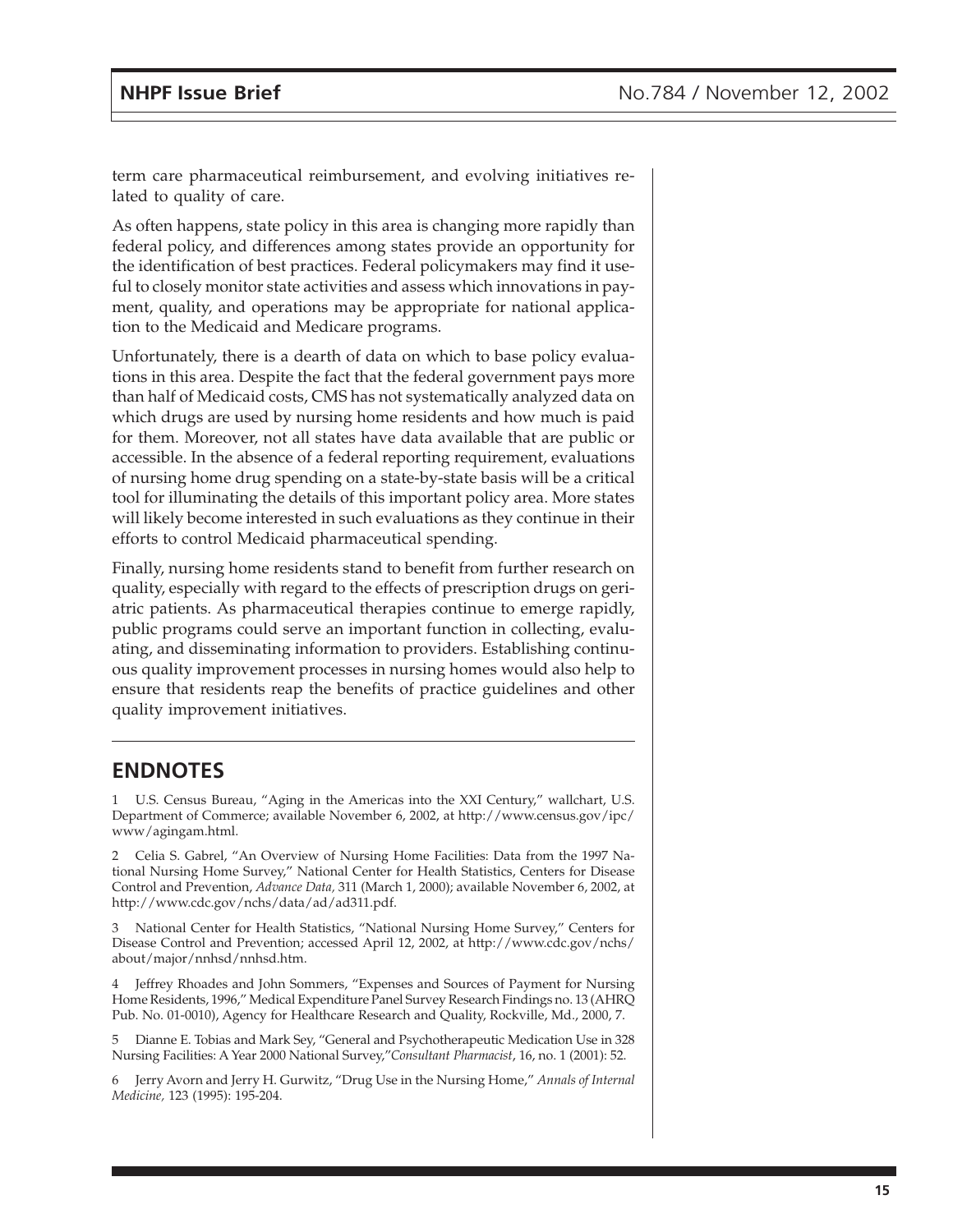7 Preliminary data from Office of Disability, Aging, and Long-Term Care, "Profiles of Medication Use by Institutionalized Medicare Beneficiaries in Nursing Homes and Assisted Living Facilities" (HHS-100-01-002), Assistant Secretary for Planning and Evaluation, Department of Health and Human Services, March 2002 (draft report: analysis complete, text in development).

8 Dianne E. Tobias and Charles C. Pulliam, "General and Psychotherapeutic Medication Use in 878 Nursing Facilities: A 1997 National Survey," *Consultant Pharmacist*, 12, no. 12 (1997): 1401-8.

9 Tobias and Sey, "General and Psychotherapeutic Medication," 65–69.

10 Pharmaceutical Research and Manufacturers of America, "New Drugs in Development Increase to 785 for Diseases Affecting Older Americans," 2001 Survey, *New Medicines in Development for Older Americans,* PhRMA, Washington, D.C., 2001, 1; available November 12, 2002, at http://www.phrma.org/newmedicines/resources/ older\_americans\_2001.pdf.

11 Long Term Care Pharmacy Alliance, "Members"; accessed October 16, 2002, at http:// www.ltcpa.org/public/memberinfo/default.asp.

12 NCS HealthCare, Inc., "NCS HealthCare Advises Stockholders to Take No Action at This Time in Response to Omnicare's Tender Offer," press release, August 9, 2002; accessed October 16, 2002, at http://www.ncshealth.com/sll.htm.

13 Hank Kozek, New Jersey Department of Health and Senior Services, telephone interview, November 1, 2002.

14 Gary Erwin, Omnicare, Inc., telephone interview, December 11, 2001; Leigh Davitian, American Society of Consultant Pharmacists, telephone interview, November 15, 2001.

15 Rhoades and Sommers,"Expenses and Sources of Payment."

16 For further information on average wholesale price, see Dawn M. Gencarelli, "Average Wholesale Price for Prescription Drugs: Is There a More Appropriate Pricing Mechanism?" NHPF Issue Brief No. 75, June 7, 2002.

17 Legislative Budget and Finance Committee, "A Study of Long-Term Care Pharmacy Dispensing Costs," Pennsylvania General Assembly, December 2000; available November 12, 2002 at http://www.ltcpa.org/public/issues/papers/study\_costs.asp.

18 American Society of Consultant Pharmacists (ASCP), "ASCP Analysis of Medicaid Pharmacy Changes," February 22, 2002; available November 6, 2002, at http:// www.ascp.com/public/ga/2002/docs/State2\_25.pdf.

19 Jim Verdier, Senior Fellow, Mathematica Policy Research, Inc., telephone interview, October 15, 2001.

20 Data from Georgia Department of Community Health (DCH).

21 Jim Verdier, Mathematica Policy Research, Inc., telephone interview, October 15, 2001.

22 Jim Verdier, Mathematica Policy Research, Inc., telephone interview, October 15, 2001.

23 Committee on Ways and Means, *2000 Green Book,* U.S. House of Representatives, 106th Congress, Washington, D.C., October 6, 2000, 126.

24 Ways and Means*, 2000 Green Book*, 126-127.

25 American Society of Consultant Pharmacists, "SNF PPS Proposed Rule Updating Payments for FY 2002"; accessed February 15, 2002, at http://ascp.com/public/ga/2001/ pps02update.shtml.

26 *Federal Register,* 66, no. 91, Thursday, May 10, 2001, 23991.

27 *Federal Register*, 23990.

28 Sara Burger, National Citizens' Coalition for Nursing Home Reform, telephone interview, November 16, 2001.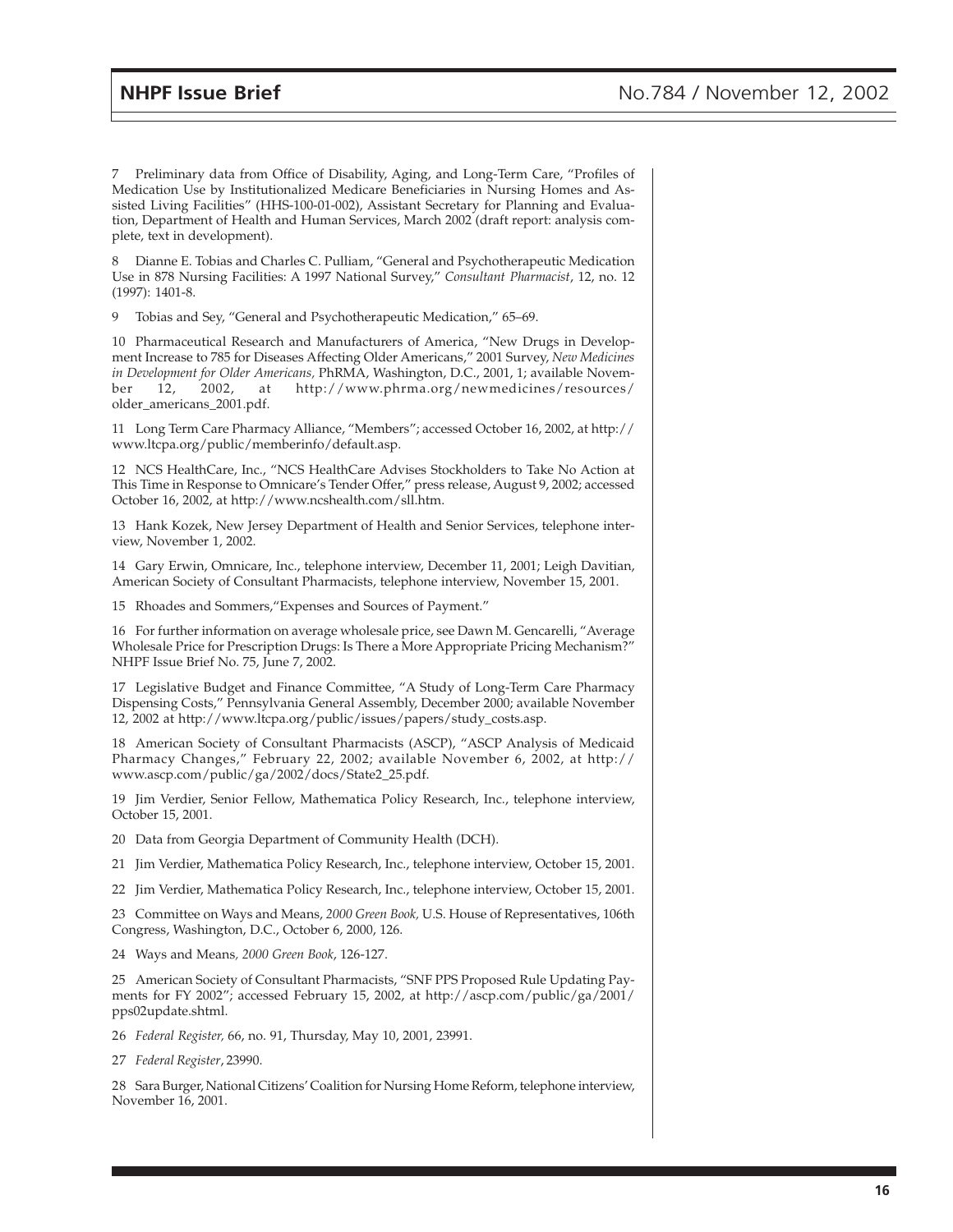29 Melody Simmons, "Blistering Drug Costs at Assisted Living Facilities," *Washington Post*, November 27, 2001.

30 Office of the Inspector General, "Medicaid Pharmacy—Actual Acquisition Cost of Brand Name Prescription Drug Products" (A-06-00-00023) U.S. Department of Health and Human Services, Washington, D.C., August 2001, 4; available November 6, 2002, at http:// oig.hhs.gov/oas/reports/region6/60000023.pdf.

31 Michael Johnsrud, Marv Shepherd, and Kenneth Lawson, "A Review of the HHS Office of Inspector General Report: 'Medicaid Pharmacy—Actual Acquisition Cost of Brand Name Prescription Drug Products,'" Center for Pharmacoeconomic Studies, University of Texas, Austin, December 2001.

32 Office of Inspector General, "Medicaid Pharmacy—Additional Analyses of the Actual Acquisition Cost of Prescription Drug Products" (A-06-02-00041), U.S. Department of Health and Human Services, Washington, D.C., September 2002.

- 33 ASCP, "Medicaid Pharmacy Changes."
- 34 ASCP, "Medicaid Pharmacy Changes."
- 35 Legislative Budget and Finance, "Long-Term Care Pharmacy."
- 36 ASCP, "Medicaid Pharmacy Changes."
- 37 Legislative Budget and Finance, "Long-Term Care Pharmacy."

38 Long-Term Care Pharmacy Alliance and BDO Seidman, LLP, "The LTCPA Institutional Pharmacy Dispensing Cost Study," April 2002; accessed October 16, 2002, at http:// www.ltcpa.org/public/issues/papers/bdo\_execsummary.asp.

39 Cathy Bernasek, Cathy Harrington, Rajeev Ramchand, and Dan Mendelson (Health Strategies Consultancy), *Florida's Medicaid Prescription Drug Benefit: A Case Study*, Kaiser Commission on Medicaid and the Uninsured, Washington, D.C., February 2002, 10.

40 Institute of Medicine, *Improving the Quality of Care in Nursing Homes* (Washington, D.C.: National Academy Press, 1986.).

- 41 Social Security Act, Title 19, Sec. 1919.
- 42 Social Security Act, Title 19, Sec. 1919 (c) (1) (A) (ii).
- 43 42 C.F.R. 483.25 (l) (2) (ii).

44 Office of the Inspector General, "Psychotropic Drug Use in Nursing Homes" (OEI-02-00- 00490), U.S. Department of Health and Human Services, Washington, D.C., November 2001, 8.

- 45 Burger, telephone interview.
- 46 Burger, telephone interview.
- 47 42 C.F.R. 483.25 (l) (1).
- 48 Social Security Act, Title 19, Sec. 1919 (b) (4) (A) (iii).

49 Denys Tsz-Wai Lau, "Potentially Inappropriate Medication Prescriptions among Geriatric Nursing Home Residents: Preliminary Findings on Its Scope and Associated Resident and Facility Characteristics," presentation, 129th Meeting of the American Public Health Association, Atlanta, Georgia, October 23, 2001.

50 Jerry H. Gurwitz et al., "Incidence and Preventability of Adverse Drug Events in Nursing Homes," *American Journal of Medicine*, 109, no.2 (2000), 87-94; Jerry Avorn and Jerry H. Gurwitz, "Drug Use in Nursing Homes," *Annals of Internal Medicine*, 123, no. 3 (1995), 195- 204; Chunliu Zhan et al., "Potentially Inappropriate Medication Use in the Community Dwelling Elderly," *JAMA*, 286, no. 22 (2001), 2823-2829; Terry Field et al., "Risk Factors for Adverse Drug Events among Nursing Home Residents," *Archives of Internal Medicine*, 161, no. 13 (2001), 1630.

51 Michael Orey, "Do No Harm: Doctor Creates a Rift with a Radical Notion: Prescribe Fewer Pills," *Wall Street Journal*, June 22, 2001.